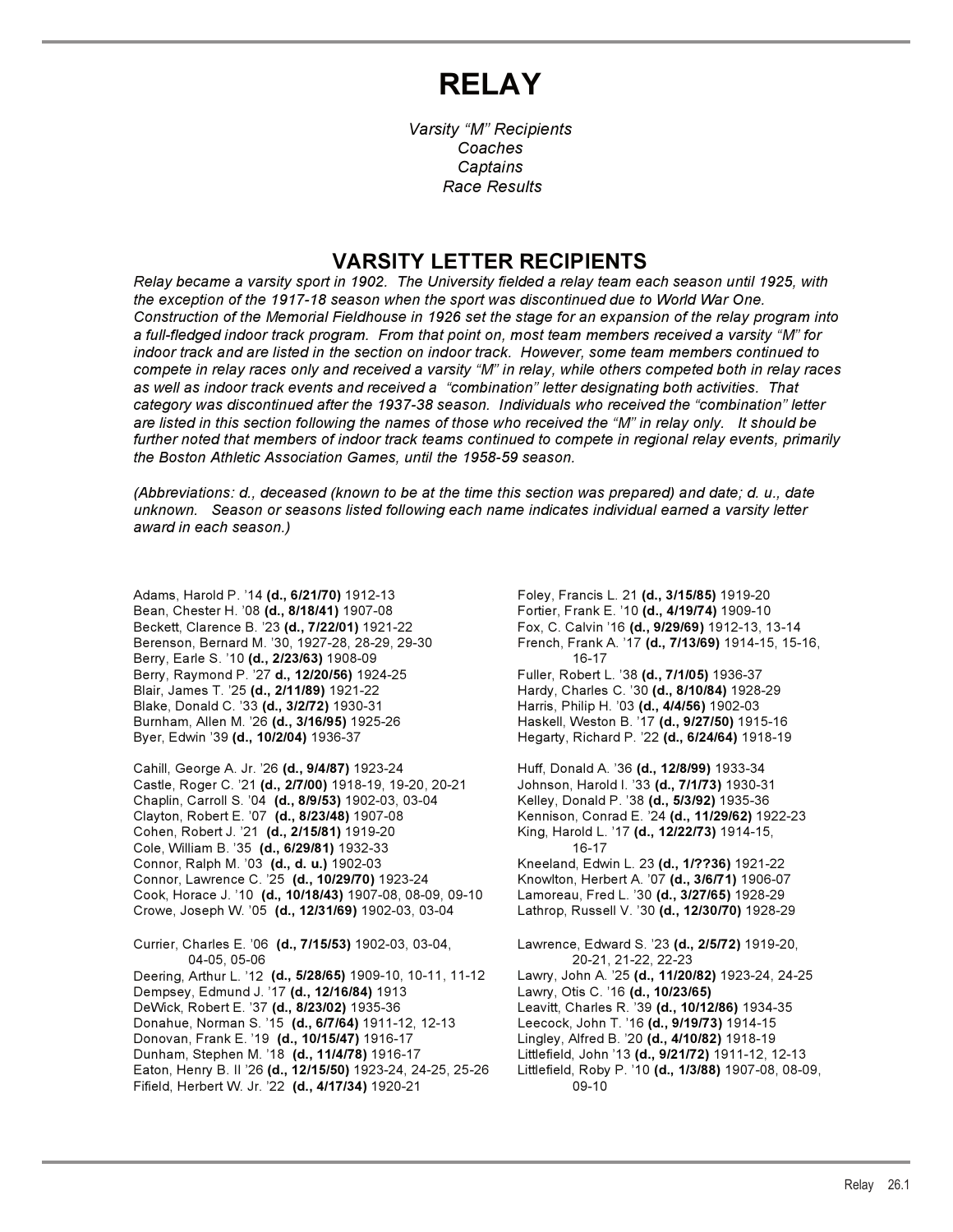MacDonald, Warren R. '12 **(d., d. u.)** 1910-11 Saunders, Harry C. Jr. '35 **(d. 1/3/54)** 1934-35 Mader, George H. '37 **(d., 8/12/66)** 1934-35, 35-36 Sawyer, William R. '08 **(d., 8/6/54)** 1906-07<br>Mank, Steven T. '30 **(d., d. u.)** 1930-31 Sames Schrumpf, William E. '12 **(d., 12/10/76)** 1910 Marsh, Joel W. '35 **(d., 11/7/91)** 1932-33 Seekins, Leon E. '13 **(d., 5/8/56)** 1911-12 Maxwell, Preston E. '28, 1925-26 Shaw, Leroy F. '33 **(d., 12/21/00)** 1930-31, 31-32 McKiniry, Donald L. '33 **(d., 5/7/76)** 1930-31, 31-32 Stanford, Edward A. '06 **(d., 3/7/60)** 1904-05 Merrill, Reginald H. '29 **(d., 9/27/82)** 1926-27 Strong, Willard E. '24 **(d., 4/28/66)** 1922-23 Morton, Edward W. '09 **(d., 3/25/39)** 1907-08 Sturtevant, Merle A. '08 **(d., 9/24/68)** 1906-07 Moulton, Elwin '33 **(d., 4/17/76)** 1932-33 Sumner, Merton R. '11 **(d., 11/5/43)** 1909-10

Murray, Joseph M. '25 **(d., 5/10/82)** 1923-24 Thatcher, Henry D. T. '05 **(d., d. u.)** 1902-03 Niles, Winfield S. '29 **(d., 1/12/74)** 1926-27, 28-29 Thompson, Frederick H. '28 **(d., 11/21/77)** O'Connell, Lawrence J. '34 **(d., 1/?/82)** 1932-33 1926-27, 27-28 O'Connor, James F. '36 **(d., 9/3/77)** 1934-35 Timberlake, Robert E. '32, 1930-31, 31-32 Parker, Edward A. '04 **(d., 4/6/54)** 1902-03, 03-04 Torrey, Daniel W. '27 **(d., 5/16/79)** 1924-25, 25-26, Pendleton, Robert E. '33 **(d., 7/28/86)** 1931-32, 32-33 26-27 Perkins, Connor A. '04 (d., ?/?/07) 1902-03 Perry, Ralph L. '34, 1931-32 **(d., 9/21/86)** 1931-32 Totman, James E. '16 **(d., 3/22/69)** 1914-15 Philbrook, Lawrence E. '16 **(d., 1/25/75)** 1914-15 Vickery, John A. '31 **(d., 11/9/78)** 1929-30 Porter, Byron B. '28 **(d., 12/30/60)** 1926-27, 27-28 Waite, Sumner '11 **(d., 6/8/52)** 1910-11

Porter, Roy H. '06 **(d., 10/13/68)** 1902-03, 03-04, Walker, Ernest T. '11 **(d., 7/5/36)** 1908-09, 10-11 Pratt, Harold E. '21 **(d., 5/30/74)** 1918-19 Warren, Paul A. '15 **(d.,?/?/76)** 1913-14 Pronovast, Wilbert L. Jr. '35, 1933-34 Wendell, Raymond T. '32 **(d., 1/30/97)** 1930-31, Rock, Warren S. '22 **(d., 10/?/76)** 1920-21 31-32 Rounsville, Sherman H. '27 **(d., 3/10/75)** 1924-25, 25-26 Wyman, Abel P. '07 **(d., 2/23/85)** 1904-05, 05-06, Rowe, Theodore S. '26 **(d., 7/13/73)** 1924-25 06-07

St. Onge, Walter J. '07 **(d., 6/29/76)** 1904-05, 05-06, 06-07

Mank, Steven T. '30 **(d., d. u.)** 1930-31 Schrumpf, William E. '12 **(d., 12/10/76)** 1910-11 Skolfield, Herbert N. '14 (d., 4/30/59) 1911-12, 13-14

04-05, 05-06 Wansker, Charles H. '21 **(d., 7/?/73)** 1918-19 Rogers, Luther B. '13 **(d., 7/31/76)** 1912-13 Williams, Benjamin F. '07 **(d., 7/9/73)** 1905-06 St. Onge, Arthur A. '14 **(d., d. u.)** 1913-14 Ziegler, Charles M. '19 **(d., 3/29/62)** 1915-16, 16-17

### **INDOOR TRACK / RELAY VARSITY LETTER RECIPIENTS**

Black, Ernest T. '35 **(d., 2/1/88)** 1933-34, 34-35 Kelley, Donald P. '38 **(d., 5/3/92)** 1937-38 Black, Kenneth D. '35 **(d., 11/18/92)** 1933-34, 34-35 Lippke, A. John '39, 1937-38 Carlisle, George D. '35, 1933-34 Mader, George H. '37 **(d., 8/12/66)** 1934-35, 35-36 Chase, Lovell C. '32 **(d., 5/9/00)** 1930-31 Monroe, Roy H. '35 **(d., 12/15/03)** 1934-35 Cole, William B. '35 **(d., 6/29/81)** 1933-34 Moulton, Elwin '33 **(d., 4/17/76)** 1931-32 DeWick, Robert E. '37 **(d., 8/23/02)** 1934-35 Murray, John J. '37 **(d., 7/29/93)** 1934-35, 35-36 Fairfield, Loran R. '38 **(d., 6/22/39)** 1935-36 Niles, Winfield S. '29 **(d., 1/12/74)** 1927-28 Gowell, John R. '38, 1936-37, 37-38 **Rand, John A. '40 <b>(d., 8/1/02)** 1937-38<br>Haggett, John D. '38 **(d., 12/26/82)** 1937-38 Robie, Charles C. '36 **(d., ?/?/83)** 1933-34 Haggett, John D. '38 (d., 12/26/82) 1937-38

Hodges, Arthur W. Jr. '38 **(d., 4/10/70)** 1935-36 Smith, William A. '38 **(d., 12/13/59)** 1933-34 Hurwitz, Sidney N. '38 (d., 2/9/63) 1935-36, 36-37, 37-38

Marsh, Joel W. '35 (d., 11/7/91) 1933-34, 34-35

### **COACHES**

| 1902-03 | Thomas F. Keene    |
|---------|--------------------|
| 1903-09 | Stephen J. Farrell |
| 1909-10 | James S. Mills     |
| 1910-17 | Arthur N. Smith    |
| 1918-19 | Frank A. French    |
| 1919-20 | George L. Rider    |
| 1920-23 | Howard W. Flack    |
| 1923-25 | Frank M. Kanaly    |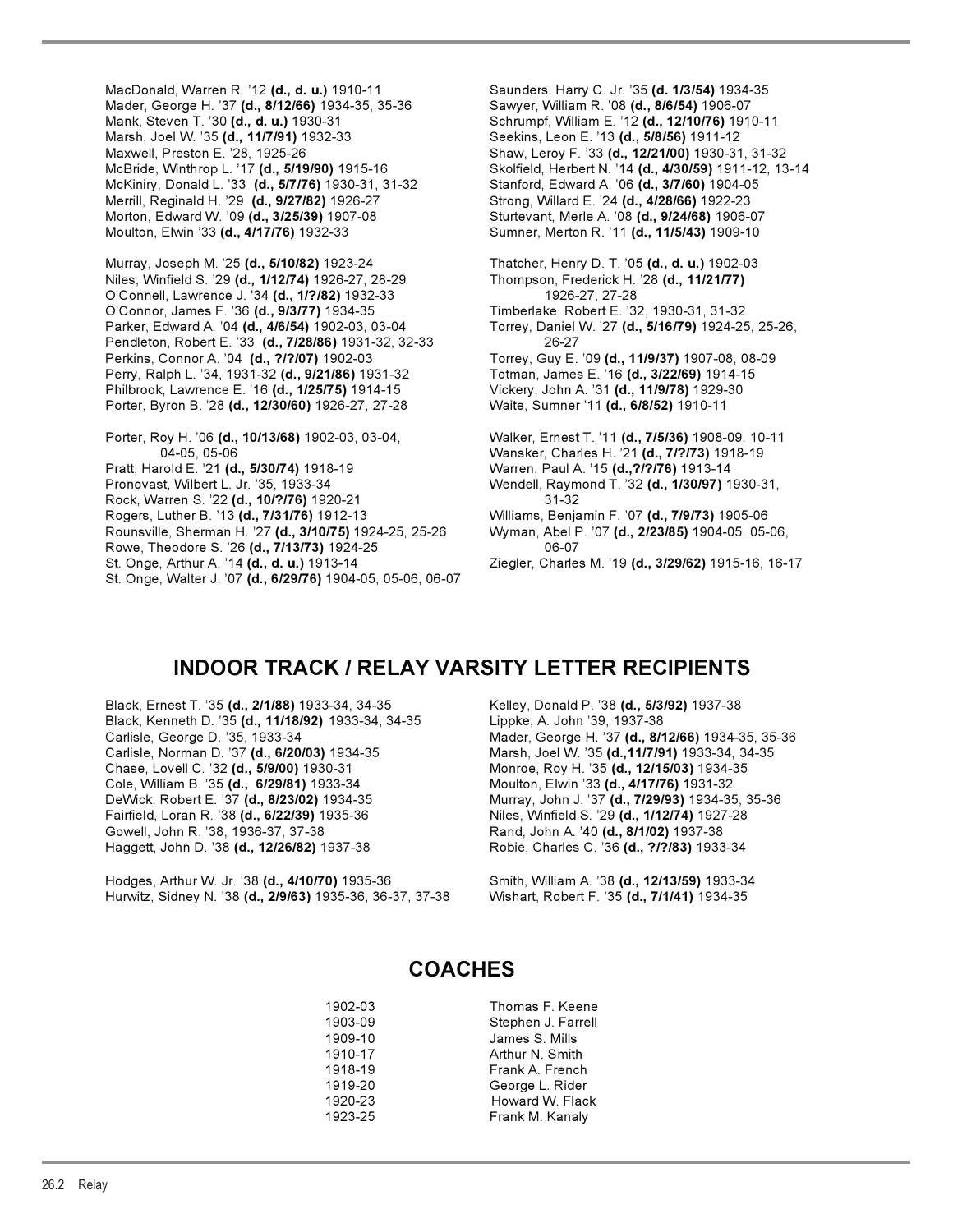# **CAPTAINS**

Bean, Chester H. (1907-08) Lawry, John A. (1924-25) Castle, Roger C. (1919-20) Littlefield, John (1912-13) Deering, Arthur L. (1911-12) Murray, Joseph M. (1923-24) Fortier, Frank E. (1909-10) Parker, Edward A. (1903-04) French, Frank A. (1914-15, 15-16, 16-17) Pratt, Harold E. (1918-19, 20-21) Harris, Philip H. (1902-03) St. Onge, Walter J. (1906-07) Kneeland, Edwin L. (1922-23) Torrey, Guy E. (1908-09) Lawrence, Edward S. (1921-22) Walker, Ernest T. (1910-11)

Porter, Roy H. (1904-05, 05-06)

### **YEAR-BY-YEAR RELAY RESULTS**

*One and two mile relay teams represented Maine in various invitational meets, primarily the annual Boston Athletic Association and Boston Knights of Columbus Games between the 1902 and 1959. Shown is a listing of events entered exclusive of a listing of victories by UM teams in relay races in Yankee Conference and Maine State Series meets which may be found in the section on Men's Indoor Track.*

**1914-15<br>BAA Games: vs. Vermont** BAA Games vs. B BAA Games: vs. Vermont BAA Games vs. Bowdoin **1923-24**<br>Won by MAINE, 3:17.6. **1923-24** Won by Bowdoin, 3:12.4 BAA Games vs. L

BAA Games: vs. Vermont BAA Games vs. Colby **1924-25**

**1908-09 1916-17**  BAA Games vs. Bates BAA Games vs. Bowdoin Won by MAINE, 3:22.4

BAA Games vs. Vermont Won by MAINE, 3:16.8

**1902-03 1910-11 1919-20**  BAA Games: vs.Tufts BAA Games vs. Vermont BAA Games vs. Tufts Won by Tufts, 3:15.8. Won by Vermont, 3:18.8 Won by MAINE, 3:14.0

**1903-04 1911-12 1920-21**  Won by MAINE, 3:21.0. Won by Vermont, 3:17.2 Won by MAINE, 3:53.2

**1904-05 1912-13 1921-22**  BAA Games: vs. Tufts **BAA Games vs. Bowdoin** BAA Games vs. Brown Won by MAINE, 3:15.8. Won by MAINE, 3:19.8 Won by Brown, 3:39.8

**1905-06 1913-14 1922-23** BAA Games: vs. Tufts **BAA Games vs. Bates/Colby** BAA Games vs. Bowdoin Won by MAINE, 3:17.2. Won by Colby, 3:12.2 Won by Bowdoin, time

**1907-08 1915-16** 

and Vermont Won by MAINE, 3:08.6

**1918-19 1909-10** BAA Games vs. Bowdoin

BAA Games vs. Tufts **BAA Games vs. Vermont** BAA Games vs. Bates/Tufts

unavailable

Won by Bowdoin, 3:12.4 BAA Games vs. UNH/UMass Won by New Hampshire, 3:42.0

Won by MAINE, 3:13.4 BAA Games vs. UNH/UMass Won by MAINE, 3:37.0

#### **1925-26**

BAA Games vs. New Hampshire. Won by MAINE, 3:30.6 Boston K of C Games vs. Boston College. Won by Boston College, 3:08.2 Boston Legion Games vs. Northeastern. Won by Northeastern, time unavailable

.**1926-27**

BAA Games: vs. Boston U. and New York U. Won by Boston U., time unavailable. Race at Portland: vs. Bowdoin. Won by Bowdoin, time unavailable.

**1927-28**

BAA Games: vs. New Hampshire. Won by New Hampshire, 3:33.6. Boston K of C Games: vs. Northeastern. Won by MAINE, 3:14.4.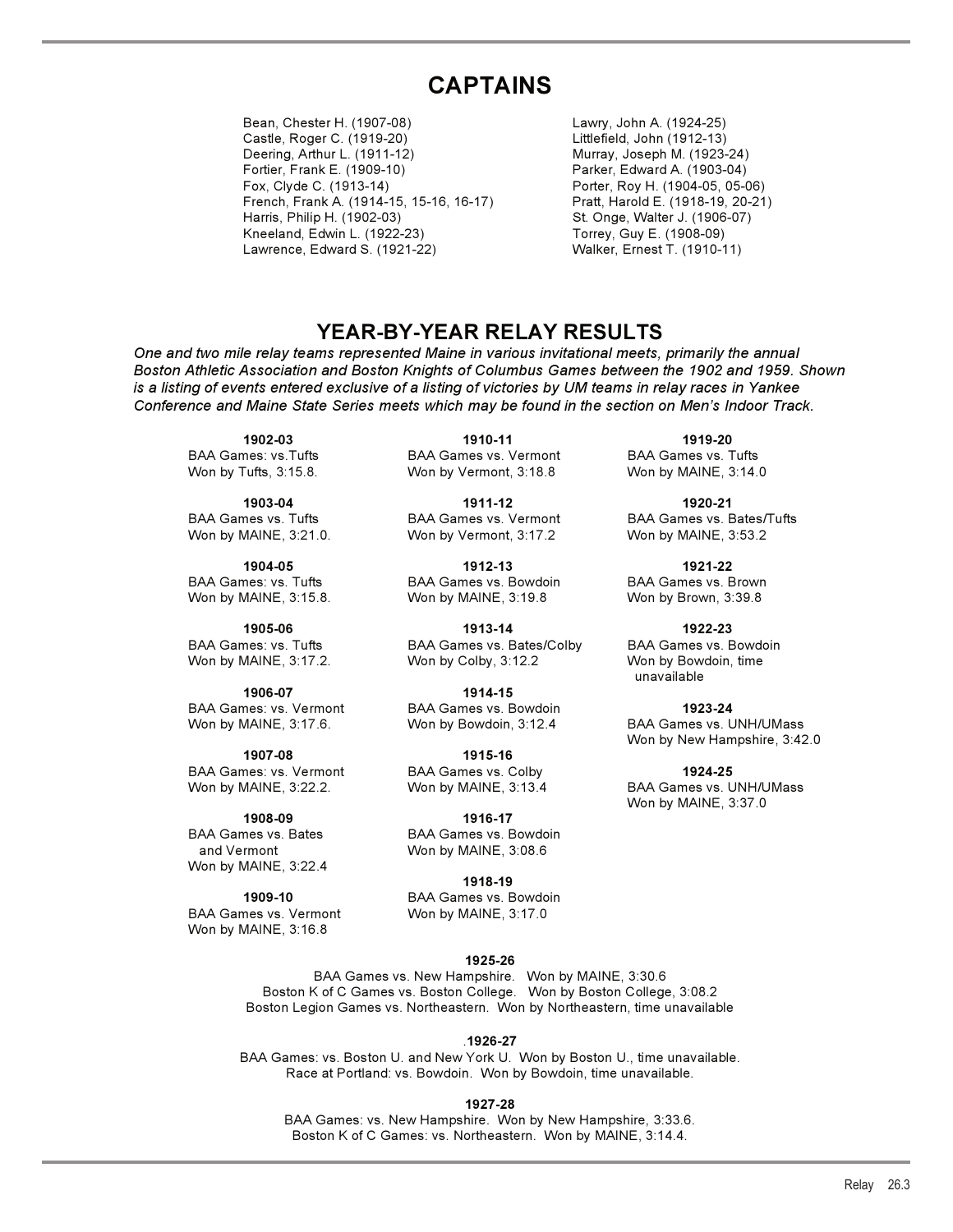#### **1928-29**

BAA Games: vs. New Hampshire. Won by New Hampshire, time unavailable. Boston K of C Games: vs. Northeastern. Won by Northeastern, 3:34.2. BAA Games: vs. Georgetown, New Hampshire and Harvard. Won by New Hampshire, time unavailable. Boston K of C Games: vs. MIT. Won by MIT, 3:34.2.

#### **1929-30**

Boston K of C Games: vs. Northeastern. Won by Northeastern, 3:34.0 BAA Games: vs. Boston U. and Brown. Won by Boston U., 3:36.0

**1930-31**

BAA Games: vs. New Hampshire. Won by New Hampshire, 3:39.0. Boston K of C Games: vs. MIT. Won by MAINE, 3:36.0.

**1931-32** 

University Club Games: vs. Bates, Bowdoin, Colby and Worcester Tech. Won by MAINE, 3:34.8. Boston K of C Games: vs. MIT "B". Won by MAINE, 3:35.8.

**1932-33** 

University Club Games: vs. New Hampshire and Boston College. Won by Boston College, time unavailable. Boston K of C Games: vs. Manhattan. Won by Manhattan, 3:29.4

**1933-34** 

Boston K of C Games: vs. New Hampshire and Fordham. Won by Fordham, 3:28.6 Boston K of C Games: vs. Harvard, MIT, New Hampshire, Boston College and Holy Cross. Won by Harvard, 7:46.6 BAA Games: vs. Colby, New Hampshire, Harvard, Boston College, Holy Cross, Bates and MIT. Won by MAINE, 8:03.2

Penn Relays: vs. Indiana, Columbia, and Manhattan. Won by Indiana, 7:46.3

**1934-35**

University Club Games: vs. Williams and Springfield. Won by Springfield, 3:34.4 BAA Games: vs. Massachusetts and Worcester Tech. Won by MAINE, 3:36.4

BAA Games: vs. Boston College, New York U., Bowdoin, Harvard, Holy Cross and Northeastern. Won by MAINE,

8:03.4

Boston K of C Games: vs. Bates and Springfield. Won by Bates, 3:42.0

Boston K of C Games: vs. Northeastern, Boston College, Holy Cross, Harvard, MIT and New Hampshire. Won by MAINE, 8:13.8

Penn Relays: vs. LSU, Army, and Columbia. Won by LSU, 7:46.2

**1935-36**

BAA Games: vs. Colby and Williams. Won by MAINE, 3:32.8 Boston K of C Games: vs. Rhode Island and MIT. Won by Rhode Island, 3:30.2

**1936-37**

BAA Games: vs. Williams and Northeastern. Won by Williams, 3:29.6

**1937-38** 

BAA Games: vs. Bates and Worcester Tech. Won by MAINE, 3:31.8

**1938-39**

BAA Games: vs. Connecticut and Worcester Tech. Won by Connecticut, 3:36.4

**1939-40**

BAA Games: vs. Boston U. and Northeastern. Won by Northeastern, 3:31.8

**1940-41**

BAA Games: vs. Connecticut and Amherst. Won by MAINE, 3:31.2

**1942-43**

BAA Games: vs. Brown. Won by MAINE, 3:32.7.

**1946-47**

BAA Games: vs. Boston U., New Hampshire and RPI. Won by Boston U., 3:33.4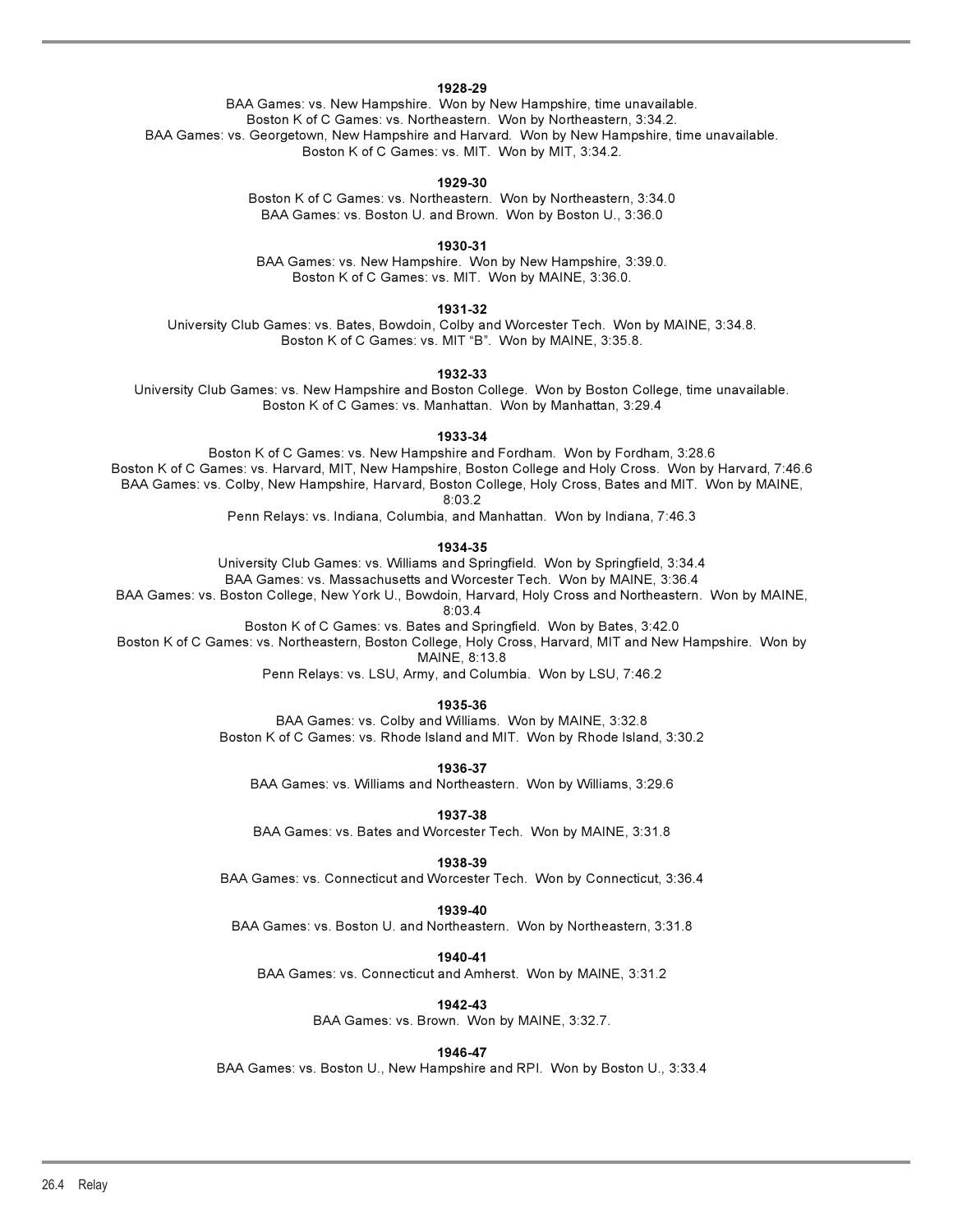#### **1947-1948**

BAA Games: vs. Wheaton, McGill and Massachusetts. Won by Wheaton, 3:30.3 BAA Games: vs. Wheaton, Springfield, Boston College, Tufts and Northeastern. Won by Wheaton, 8:08.5 Boston K of C Games: vs. Georgetown, Tufts and Miami. Won by Georgetown, 3:30.8 Boston K of C Games: vs. MIT, Boston College, Holy Cross, Tufts and Northeastern. Won by MIT, 8:06.8

#### **1948-49**

BAA Games: vs. Connecticut, Massachusetts and Rhode Island. Won by Rhode Island, 3:29.9 Boston K of C Games: vs. Manhattan. Won by Manhattan, 7:50.8

**1949-50** 

BAA Games: vs. Connecticut, Massachusetts and Rhode Island. Won by Rhode Island, 3:28.1 Boston K of C Games: vs. Harvard, Brown, and Boston U. Won by Harvard: 3:26.8

**1950-51** BAA Games: vs. Connecticut, Rhode Island and Vermont. Won by MAINE, 3:31.2

#### **1951-52**

BAA Games: vs. Massachusetts, New Hampshire and Rhode Island. Won by Rhode Island, 3:27.7 Boston K of C Games: vs. Providence, Brown and Boston U. Won by Providence, 3:27.9 Boston K of C Games: vs. Tufts, Holy Cross, and Boston U. Won by Boston U., 8:08.8

**1953-54** 

Boston K of C Games: vs. Connecticut, Massachusetts and Rhode Island. Won by Rhode Island, 3:28.1

**1956-57**  BAA Games: vs. Massachusetts, New Hampshire and Rhode Island. Won by Rhode Island, 3:29.5

**1957-58** 

BAA Games: vs. Connecticut, Massachusetts and Rhode Island. Won by Rhode Island: 3:27.0

**1958-59**

BAA Games: vs. Massachusetts, New Hampshire and Rhode Island. Won by Rhode Island, 3:25.2



### **1918–19 RELAY TEAM**

**The 1918–19 relay roster included at least two men, Roger Castle and Al Lingley, who would become generous alumni in later years. Front, l-r, Charles Wansker and Seth Pinkham. Second row, l-r, Roger Castle, Capt. Harold Pratt, and Richard Hegarty. Back row, l-r, Coach Frank "Pat" French and Mgr. Alfred Lingley.**